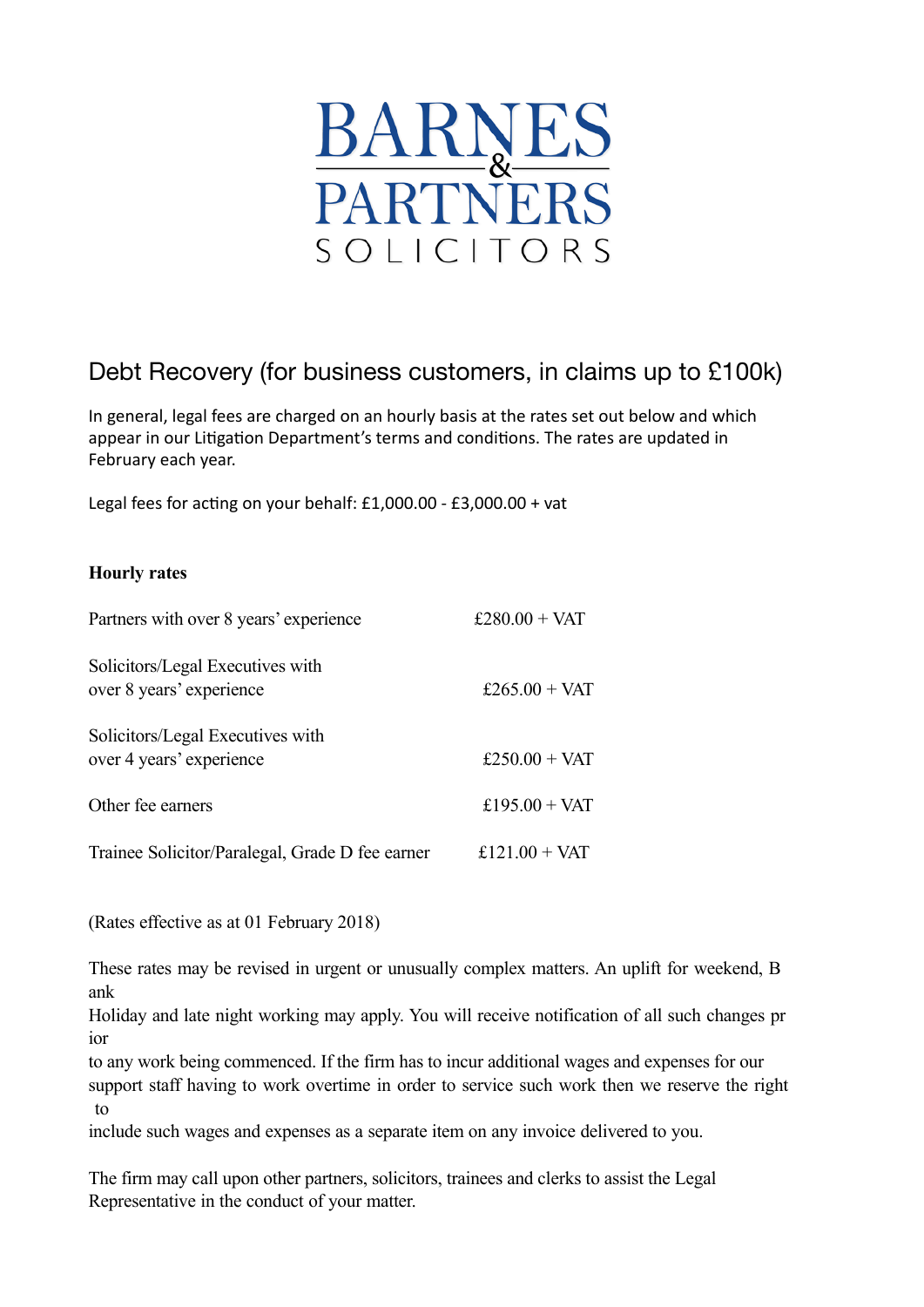Generally we would expect a simple debt recovery / money claim to take around 6 months to conclude, depending on the court and the other parties. If the debtor doesn't respond or file a defence, the case could conclude within a matter of weeks. In some cases, the court process can take several years.

### **Disbursements**

Disbursements are costs related to your matter that are payable to third parties, such as Court, Counsel and/or search agent fees. We handle the payment of the disbursements on your behalf to ensure a smoother process.

### **Court** fee

Chargeable on a sliding scale set by the government and subject to change:

The court fee is based on the amount you're claiming, plus interest.

| Claim amount            | Paper form fee  | Online claim fee                  |
|-------------------------|-----------------|-----------------------------------|
| Up to $£300$            | £35             | £25                               |
| £300.01 to £500         | £50             | £35                               |
| £500.01 to £1,000       | £70             | £60                               |
| £1,000.01 to £1,500     | £80             | £70                               |
| £1,500.01 to £3,000     | £115            | £105                              |
| £3,000.01 to £5,000     | £205            | £185                              |
| £5,000.01 to £10,000    | £455            | £410                              |
| £10,000.01 to £100,000  | 5% of the claim | 4.5% of the claim                 |
| £100,000.01 to £200,000 | 5% of the claim | You cannot make a claim<br>online |
| More than £200,000      | £10,000         | You cannot make a claim<br>online |